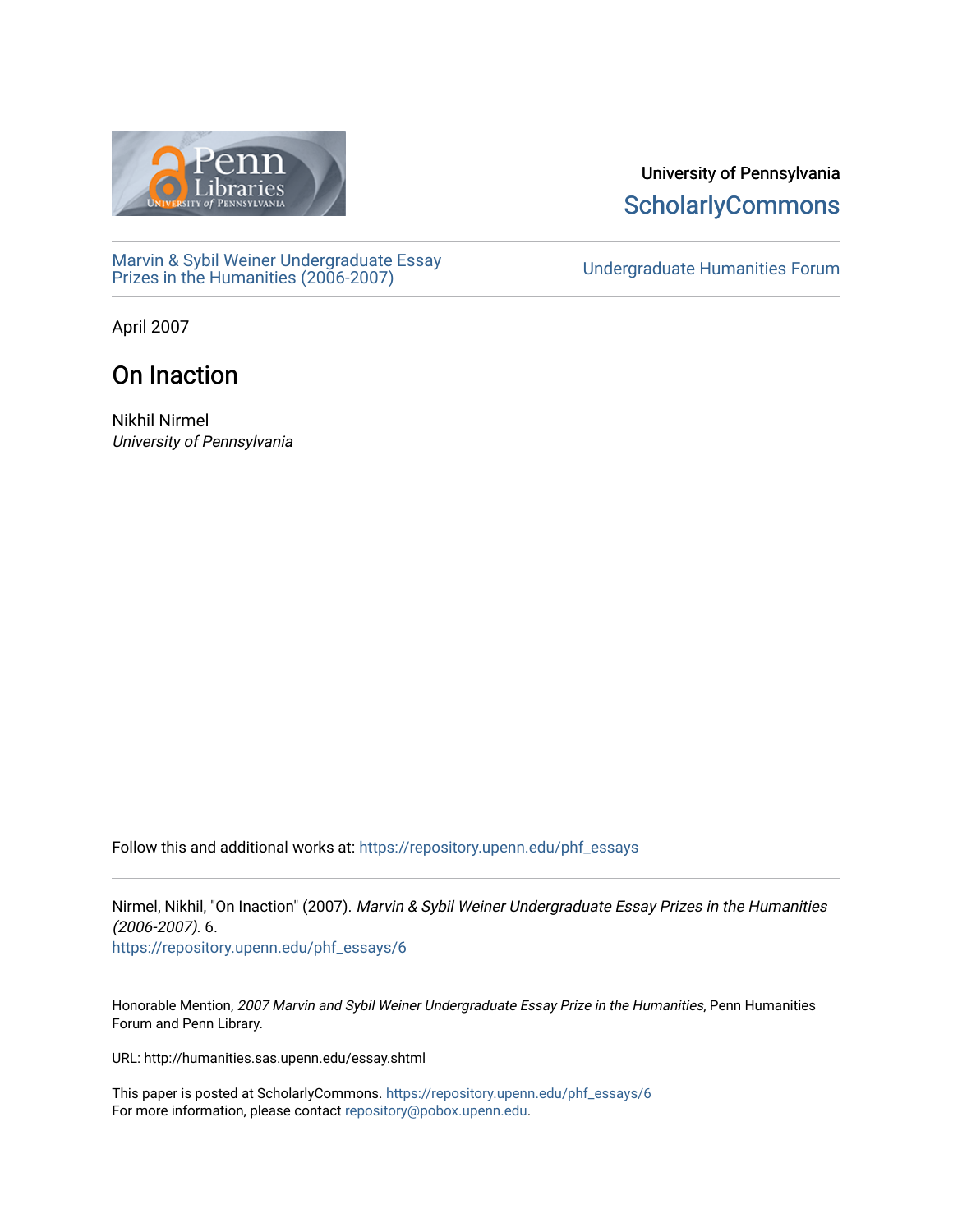## On Inaction

#### **Abstract**

In this paper, I establish the grounds and rationale for a new ethical framework with regards to the responsibility of entities in the developed world – people, corporations, organizations, and governments – towards victims of humanitarian crises such as inescapable poverty and disease in the third world. I will examine why the prevention of global problems is not perceived as urgent and what may be needed to align policies and actions with more ethically appropriate principles in a global context.

#### **Comments**

Honorable Mention, 2007 Marvin and Sybil Weiner Undergraduate Essay Prize in the Humanities, Penn Humanities Forum and Penn Library.

URL: http://humanities.sas.upenn.edu/essay.shtml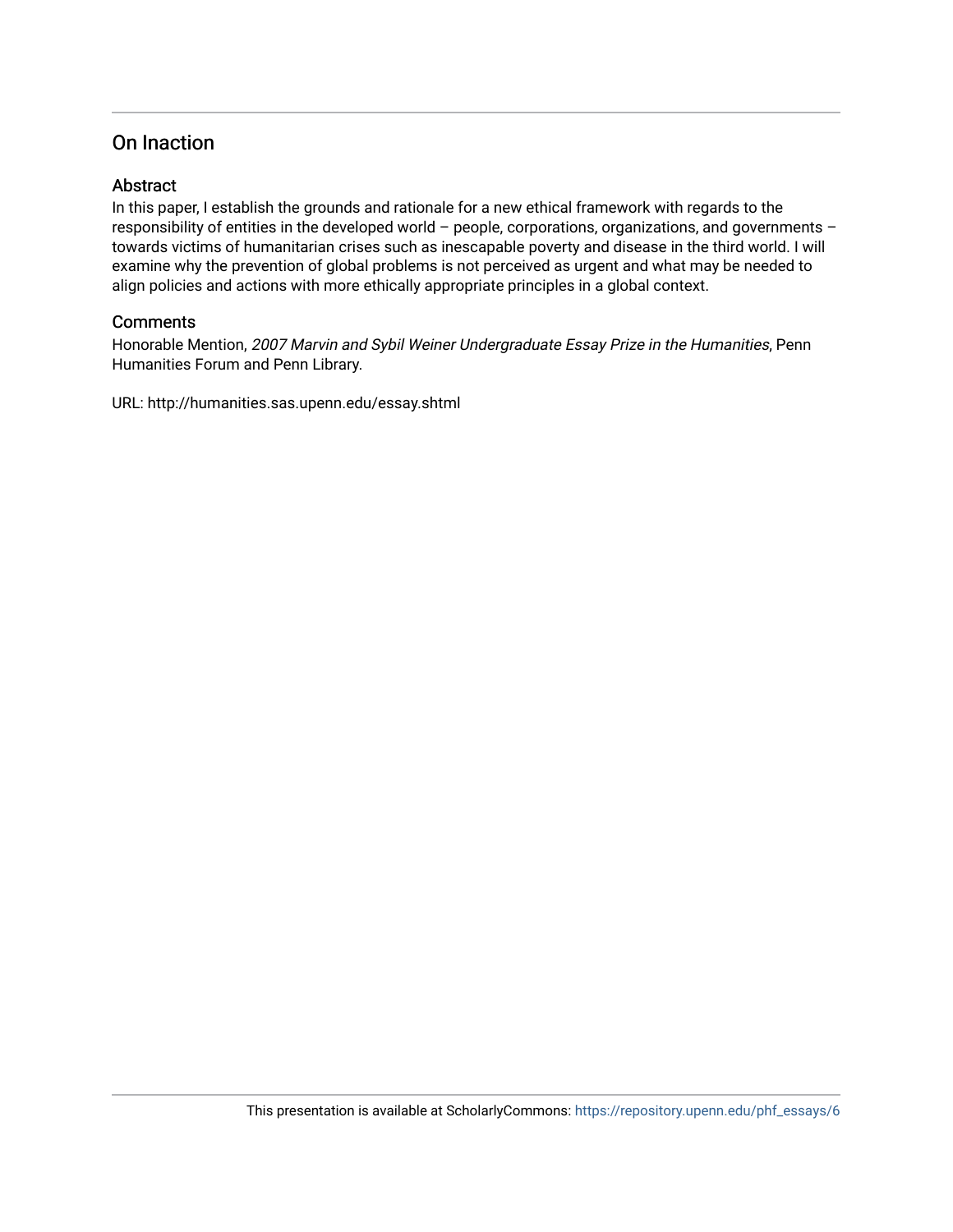# On Inaction

*by* Nikhil Nirmel

The Wharton School, Operations & Information Management Managing Electronic Commerce, Class of 2008

Honorable Mention

2007 Marvin and Sybil Weiner Undergraduate Essay Prize in the Humanities Penn Library and Penn Humanities Forum

University of Pennsylvania

1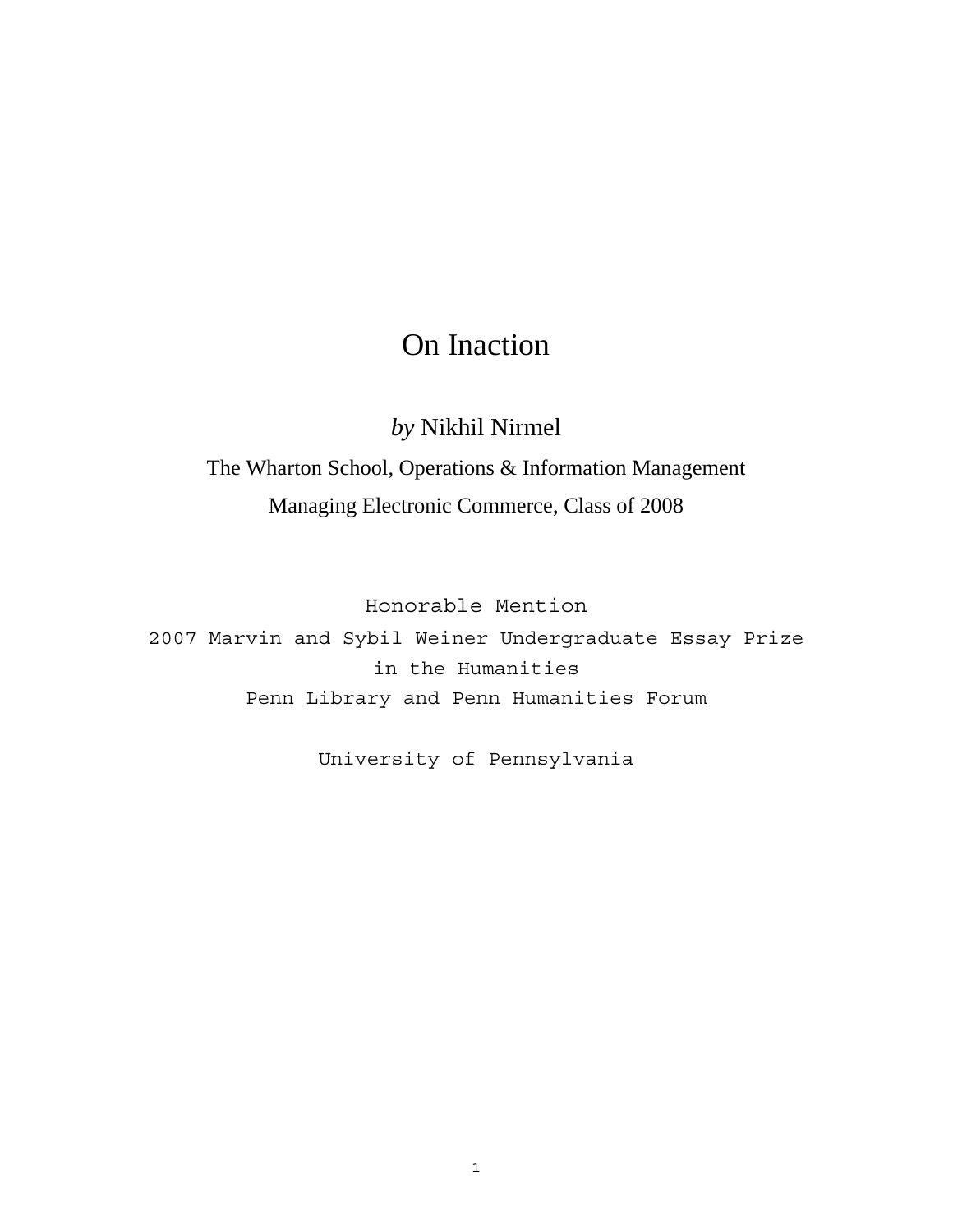" On Inaction " by Nikhil A. Nirmel

In this paper, I establish the grounds and rationale for a new ethical framework

with regards to the responsibility of entities in the developed world – people,

corporations, organizations, and governments – towards victims of humanitarian crises

such as inescapable poverty and disease in the third world. I will examine why the

prevention of global problems is not perceived as urgent and what may be needed to align

policies and actions with more ethically appropriate principles in a global context.

I begin by creating a thought experiment to make a point. Please imagine yourself

in the following two scenarios:

**Scenario A:** A train is speeding down a track with a child stuck to the train tracks just 300 meters away. Two hundred meters from the train, the track splits and goes a different way. You, a passerby, happen to be standing next to a switch. A nearby sign clearly indicates that if and only if the switch is pulled will the tracks change such that the train will go in the other direction, and the child will not be killed. If you do not pull the switch, the train will be unable to stop and the child will be killed immediately

**Scenario B**: The situation is the same as in scenario A, except that the train tracks are already positioned to direct the train down the track that the child is not on. Again you are by the switch. Pulling the switch in this case would direct the train towards the child. If you do not pull the switch, the child will live. If you do pull the switch the train will kill the child.

For both scenarios, let us make the following assumptions:

Assumption 1: It matters to you that the child lives. Assumption 2: You are capable of operating the switch. Assumption 3: You trust that the switch will work as intended. Assumption 4: You have complete knowledge of the consequences of your decision to the child.

Now, consider the following question:

Is there a moral difference between a) *not pulling* the switch in Scenario A (letting the train take its course, thus killing the child) and b) *pulling* the switch in Scenario B (changing the train's course, thus killing the child)?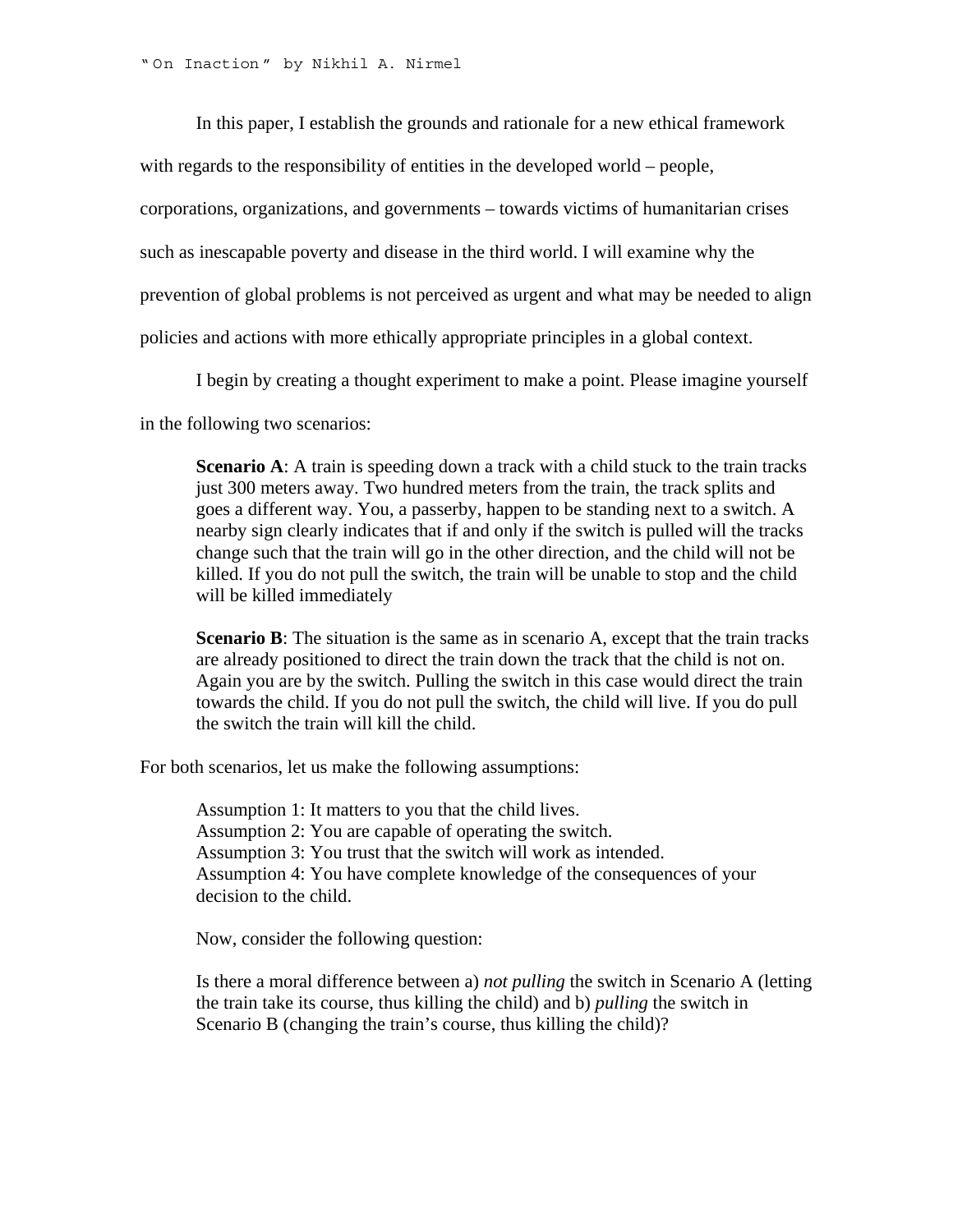Consider your answer to that, whatever it may be. Now analyze the following

more generalized question:

Is there a moral difference between a) an informed inaction that takes a life and b) a deliberate action that takes a life?

And finally, a very specific and contextually-modified version of the question:

Is there a moral difference between a) flying to a third-world country and shooting to death a malnourished man and b) being able to donate funds which would have provided food, water and medicine to save a man from starvationcaused death, but choosing, instead, not to donate these funds for personal reasons?

Through this succession of questions, I wish to demonstrate the fallacy of the existence of a moral difference between action and inaction. Few would doubt the immorality of not pulling a switch to save a child's life when it is so blindingly easy to do so. Yet somehow, the silent death of a person so distant and removed from our reality, barely seems to matter, barely lets Assumption 1 hold by analogy.

In the simple thought experiment, we see that the act of circumstantially having to flip or not flip a switch is entirely trivial; the effect of the child's death is singularly relevant and should be the only matter of real concern. That is, there exists a moral equivalence between action and inaction when the consequential effect is the same and the cost difference between action and inaction is negligible. In less simple and obvious scenarios, however, failure to prevent harm (inaction) is erroneously treated as different from an action to cause harm. There seems nothing wrong with not donating one's hardearned money to something or someone so unrelated and unconnected to our everyday lives and reality. This fallacy, however, lies at the root of the ethical deficiencies that persist in the present conditions of humanitarian efforts in our globalized world. Specifically, this fallacy introduces severe limitations to individuals' willingness to act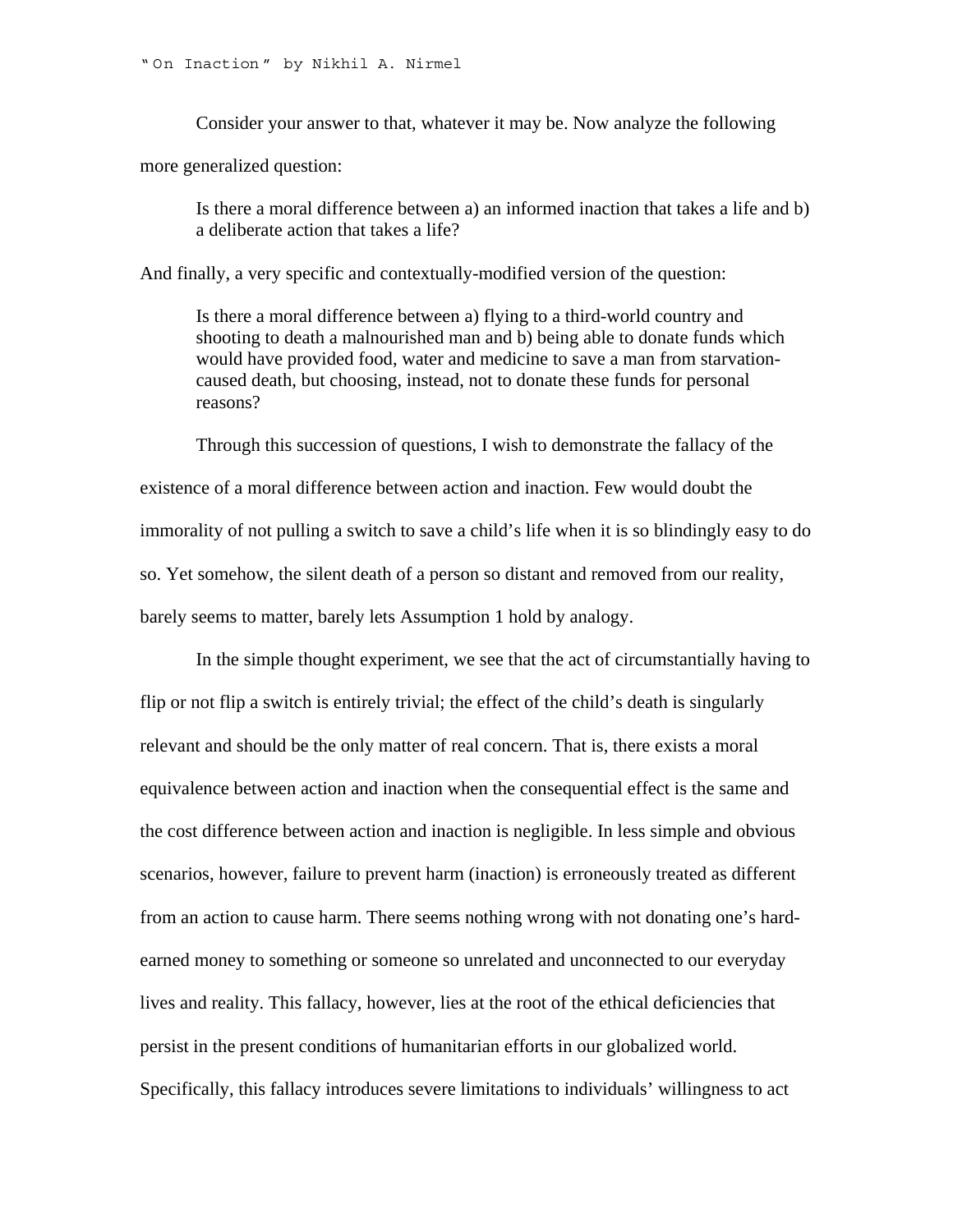when faced with a humanitarian decision, and to legal and ethical systems' ability prescribe actions which are for the world's greater good.

The phenomenon of globalization has single-handedly elevated the relevance and scope of this problem to epic proportions because the ability to aid in global poverty is overwhelmingly possible and obvious. We can no longer plead ignorance to such devastating crises that persist in the very world in which we reside. While we reap the economic and cultural benefits of a unified world, we can not selectively choose to ignore the immense hardships suffered by those living in impoverished, indebted, and unstable regions of the world. The ability to prevent tragedy belongs to you, and me, and everyone around us just as much as if we were the ones standing by the deterministic train switch.

Statistics help to demonstrate the problems. One in six in sub-Saharan Africa dies before the age of  $5<sup>1</sup>$  $5<sup>1</sup>$  $5<sup>1</sup>$  11,000,000 lives are prematurely claimed due to preventable hunger alone each 365 days. A child in the developing world consumes less than  $1/30<sup>th</sup>$  of the water a child in the developed world does<sup>[2](#page-5-1)</sup> due to adverse climate and insufficient clean water. Imagine that it were your children or siblings that had such a high probability of mortality. Imagine not having sanitary water to offer a dehydrated infant crying in your arms. The list of facts and statistics and realities goes on, and I believe everyone should take an honest look at the numbers, conditions, and stories for themselves. But passively observing statistics and expressing disapproval is ethically irrelevant without action.

As previously argued, failure to prevent harm is morally indistinguishable from directly delivering harm when costs are negligible. Peter Singer, a professor at the Center for Human Values at Princeton University, has a similar idea. In his essay, "Famine,

<span id="page-5-1"></span><span id="page-5-0"></span>

<sup>1&</sup>lt;br>
<sup>1</sup> Borgen Project, "Hunger and Poverty Facts"<br>
<sup>2</sup> "The UN Water Development Report: Facts and Figures"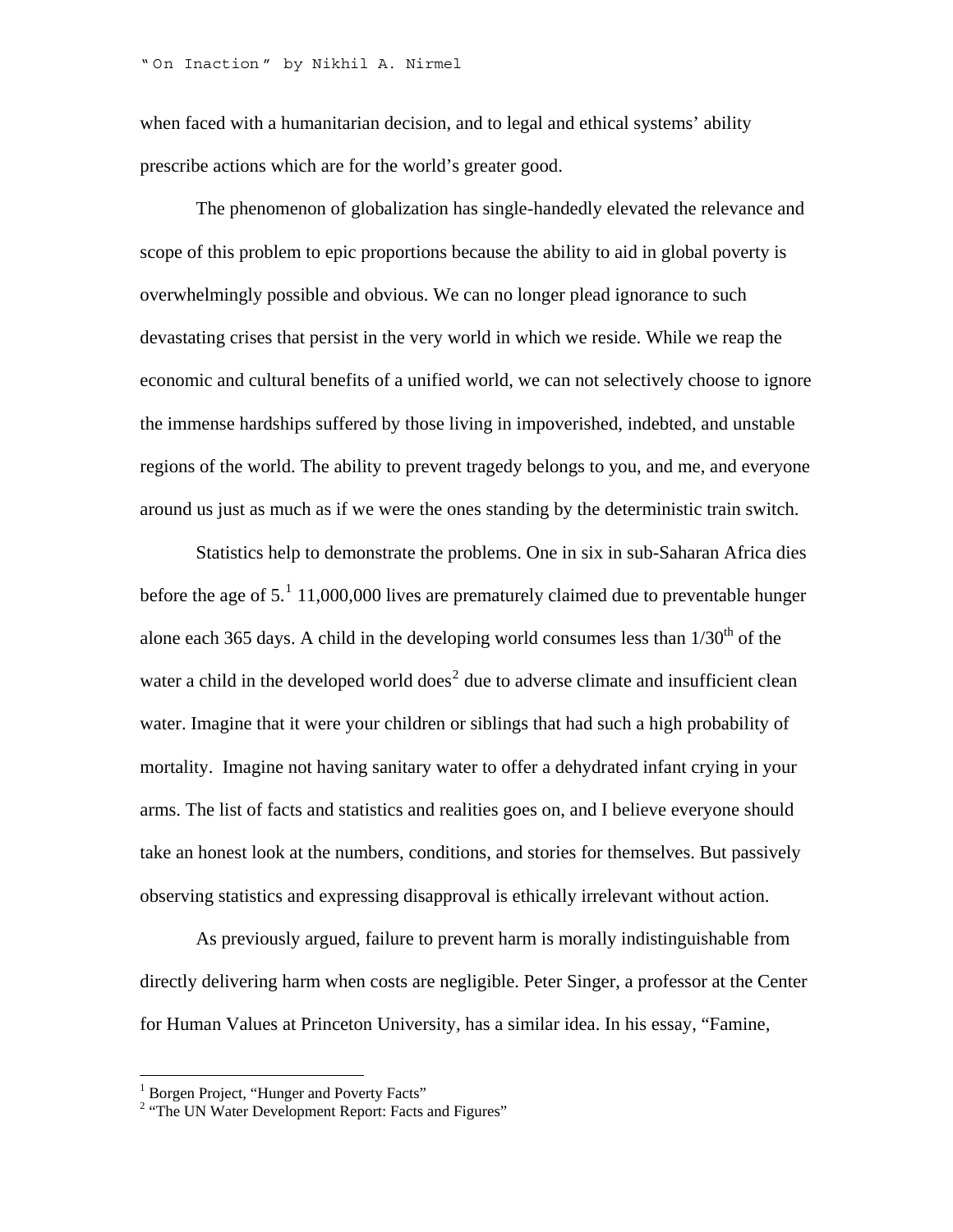Affluence and Morality," he insists, "If it is in our power to prevent something bad from happening, without thereby sacrificing anything of comparable moral importance, we ought, morally, to do it." Taking this seriously, aiding against humanitarian crises is not just an ability, it is a responsibility. If we treat failure to prevent harm, suffering and death as morally wrong, then this implies that the extent to which the developed world does not act in making donations and providing sufficient aid to the developing world constitutes an immense breach of moral standards not unlike genocide, mass murder, and ethnic cleansing and persecution. I recognize that this claim is extreme, but it is not one which deserves any tempering or qualification out of rational expedience.

To the affluent (note that I use the term "affluent" loosely considering that the average per capita income of an American [\$43,400] is 260 times, for instance, that of Malawi<sup>[3](#page-6-0)</sup>, and still 73 times that of Malawi when adjusting for costs of surviving), sacrificing a portion of income or wealth is of absolutely no comparable moral importance when juxtaposed with the abhorrent suffering and death that can be found in many parts of the world. Consider that the spending in American restaurants<sup>[4](#page-6-1)</sup> alone is more than the GDP of the poorest 97 countries combined. <sup>[5](#page-6-2)</sup> Consider that America's lessthan-1% foreign aid spending is the lowest of any industrialized country in the world. Consider that if everyone in America donated the cost of a single movie ticket per year, we could double our current aid to both Africa and Asia.

Instead, in America, we have consumerism. American consumerism is founded on diverting attention, on numbing the mind, on covertly fueling addiction. It has become far too easy and far too common to dilute recognition of remediable world problems with

1

<span id="page-6-0"></span><sup>&</sup>lt;sup>3</sup> "World Economic and Financial Surveys"

<span id="page-6-1"></span><sup>&</sup>lt;sup>4</sup> "Restaurant Industry Facts"

<span id="page-6-2"></span><sup>&</sup>lt;sup>5</sup> "World Economic and Financial Surveys"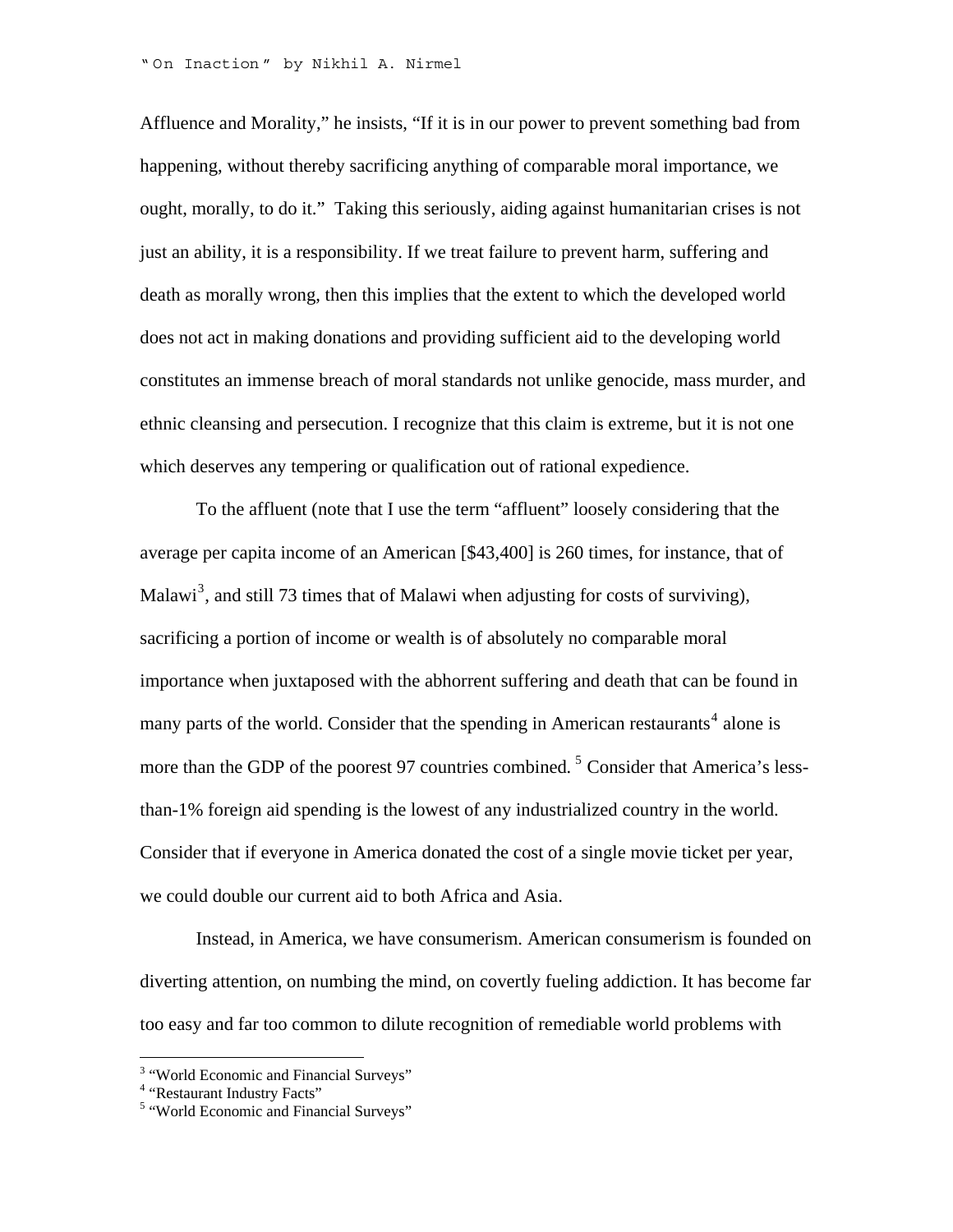entertainment, with pleasant social relationships, with blind pursuit of personal satisfaction. Wasteful consumerism is one of the greatest marketing strategies out there and it is this false premise of "I will be best off if I spend on myself and those that I directly care for" that is gnawing at the ethics of inaction.

As a side note, I'd like to remark here that while I personally believe monetary donations to be the most effective for individuals' humanitarian efforts, due to the ability of individuals and humanitarian organizations to specialize in income-generating and efficient<sup>[6](#page-7-0)</sup> humanitarian use of funds, respectively, this assumption is not critical. Those individuals, organizations, or nations who believe themselves better able to contribute to humanitarian ends through other means such as activism, social entrepreneurship, marketing, and policy development should feel free to substitute these endeavors for monetary donations.

Obviously no one feels nearly as guilty for not donating their hard-earned money to people living in a distant country as they would for deliberately harming a person. In large part, I believe the perceived moral difference between action and inaction can be attributed to what social psychologists term the *bystander effect*. The bystander effect is the phenomenon responsible for individuals' inaction when faced with an emergency for which they are neither directly responsible for nor solely capable of remedying.<sup>[7](#page-7-1)</sup> In the context of global poverty, the bystander effect manifests itself in many familiar ways. I create the following list of causes and related examples which illustrate how and why individuals act as passive bystanders to the emergencies of global famine and pestilence

<u>.</u>

<span id="page-7-0"></span> $6$  The American Institute of Philanthropy [\(www.charitywatch.org\)](http://www.charitywatch.org/), for example, provides an unbiased assessment and rating of charities and philanthropic organizations of all kinds based on their efficient uses of funds and actual impact for their cause

<span id="page-7-1"></span><sup>7</sup> Wikipedia Contributors, "Bystander Effect"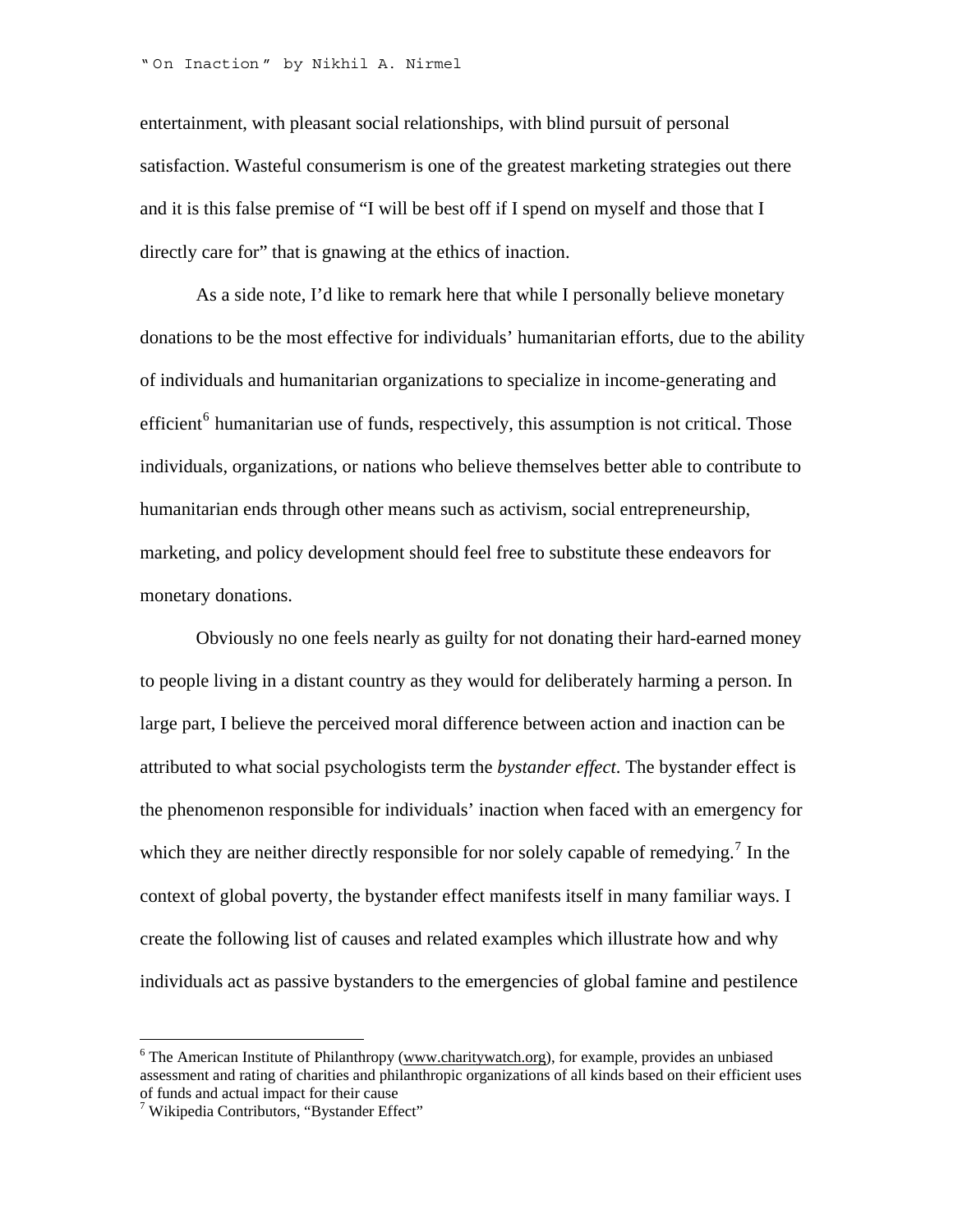without moral qualms. The following list is not meant to be humorous or facetious; it represents what I believe are actual factors in developed world's unwillingness to treat inaction as ethically relevant in a global context:

- Self-concerns ("I have my own family to feed! And bills to pay!")
- Diffusion of responsibility ("If it's so urgent, someone else is surely doing something about it, right?")
- Distraction ("I should donate. Well, not now, the Yankees game is on.")
- Pluralistic ignorance ("No one else seems particularly worried about world hunger. It must not be that big of a problem.")
- Perceived relationship between culture and problem ("If the people weren't so lazy and their political system weren't so corrupt, they would be able to provide for themselves.")
- Perceived lack of effectiveness ("Humanitarian organizations squander most funds on administrative costs.")
- Costs exceed rewards ("Personally, I would gain more from taking my family to Disneyland.")
- Perception of a lost cause ("Poverty has always existed and will always exist. There's no hope.")

As can be seen, we as Americans are distracted, self-concerned, and skeptical. In fact, donating is easy, rewarding, and extremely effective in preventing death and alleviating suffering of people in very critical states of health. While writing this essay, I donated \$45 to Africare (www.africare.org), a newfound personal favorite organization. It took me 6 minutes to learn about the organization's initiatives, sign up, and donate. It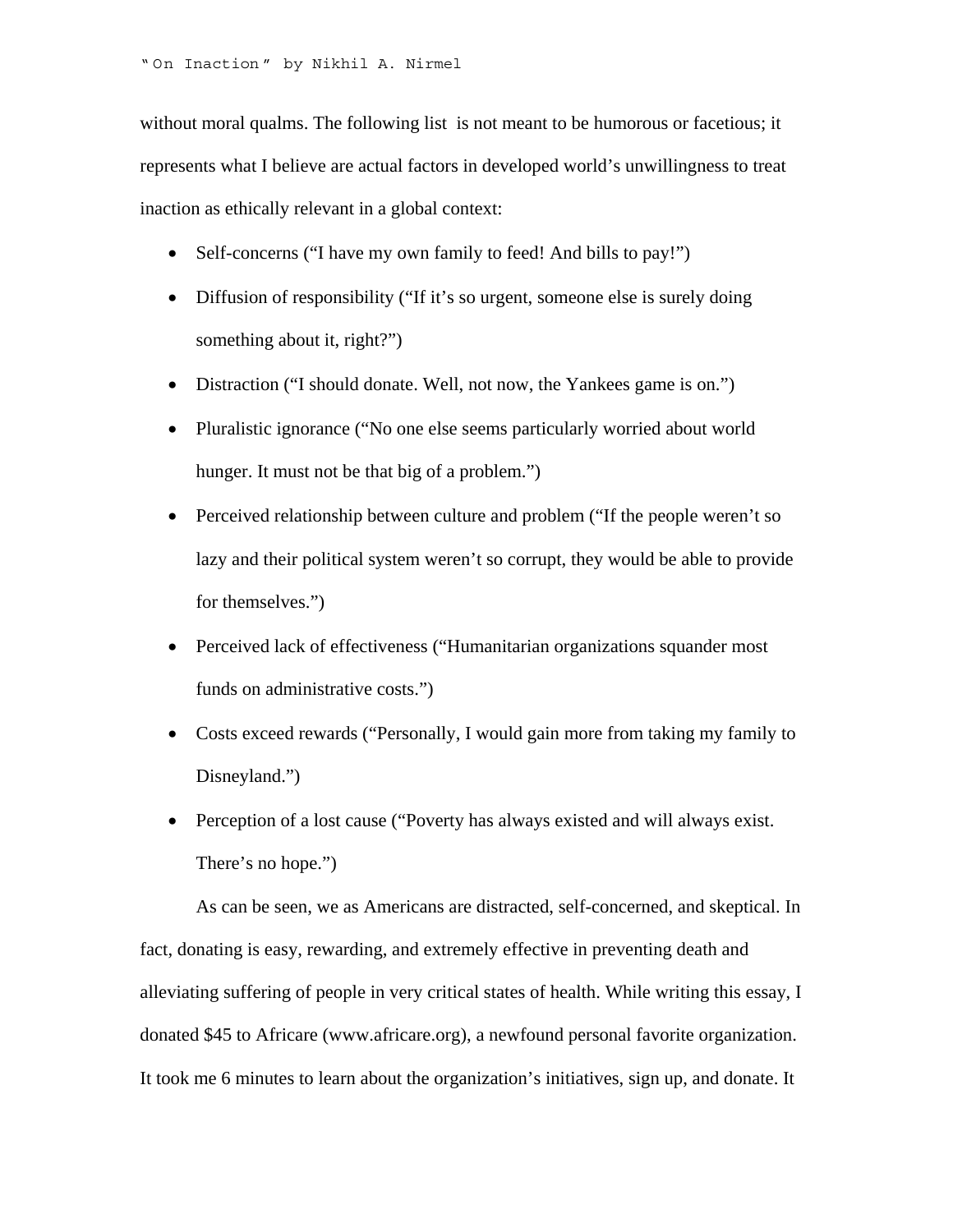will take you less. Chances are, though, if you follow suit, no one will know. You may receive no recognition or honor; you may find no observable difference in the state of the world. Yet there is someone that is deeply thankful, as you would be if in their situation, and there is truly is some inner gratification in helping someone you will never see or know. While by no means a justification in and of itself, the gratification of selflessly and silently donating is a feeling that offers a new check on materialistic desires, and on one's inextricable connection to the rest of the world. Try it.

The interesting thing is, though, that I do not feel that the developed world does not care about famine, disease, infant mortality and the like. When it comes to giving a few bucks to a homeless person or volunteering at a soup kitchen, it isn't such a big deal. When we try to care about much more pressing, immense, and distant world problems, though, we feel helpless. We feel overwhelmed and incapable of making a difference. So we blame those with more power, resources, clout, or contact with the third world. Hence, major ethical controversies stem from the actions of corporations in the developing world. The premise of the controversy usually goes something like this: Company X makes so much profit that they can more than afford to pay workers better, provide better living conditions, implement greater safety measures and so on. While corporations should under no circumstance treat workers inhumanely, pressuring companies to engage in profit-reducing acts of benevolence is illogical (hypocritical?) if the people touting such claims are not themselves willing to sacrifice their own wealth or income to prevent atrocities. All entities – be it an individual, a company, and organization or a country – bear responsibility for the harmful effects of poverty that persist due to their unwillingness to act or donate; all must sacrifice something that is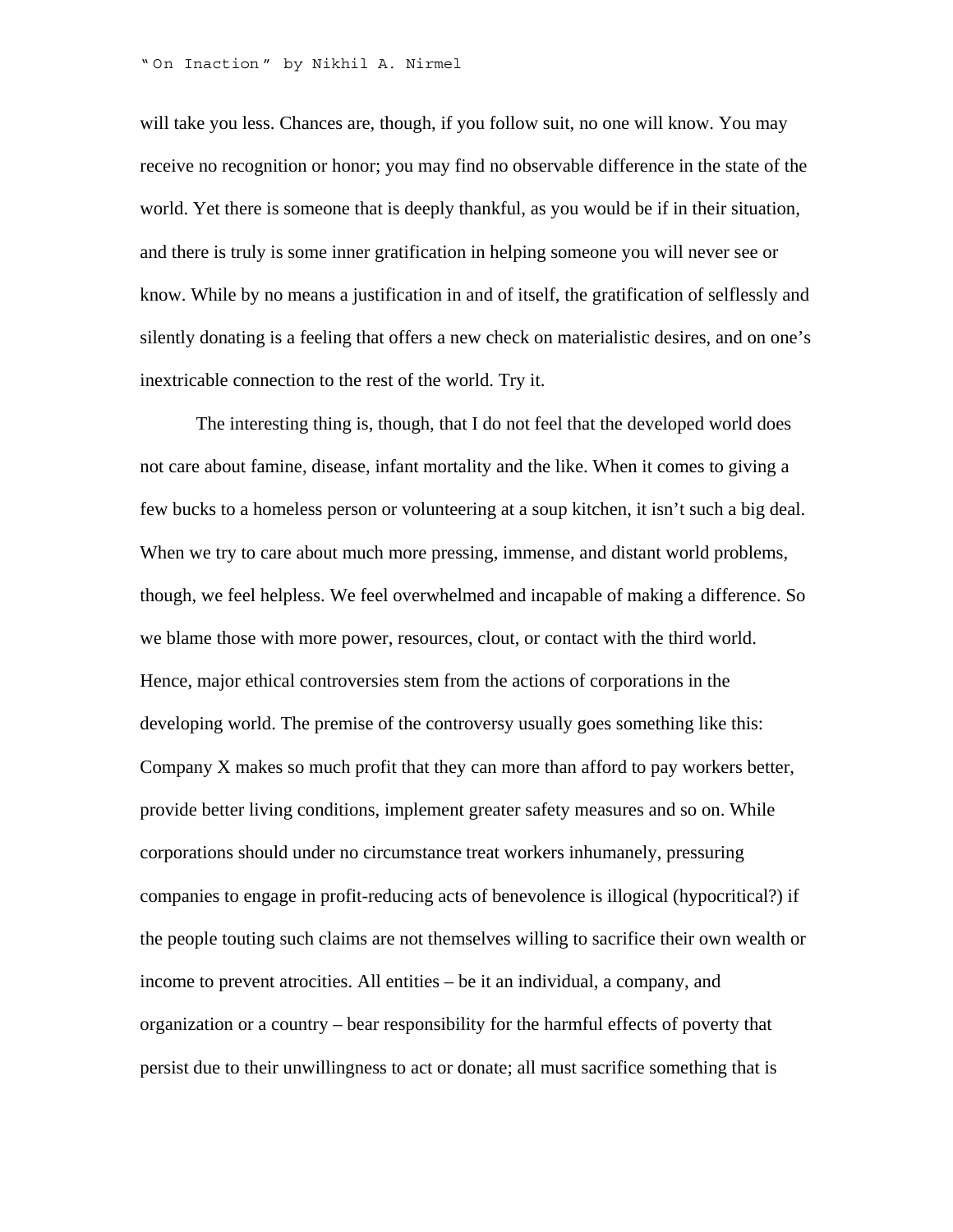legally – but perhaps not ethically – theirs to make a difference. It is arbitrary to deflect a shared humanitarian responsibility to other entities simply because they have contact with or clout in the developing world.

Further, there exists a problem in the way is the way funds used for corporate responsibility initiatives are allocated, assessed, and regulated. Tort law in America is designed to ensure that corporate safety expenditures equal or exceed the expected reduction in harm that stakeholders would be willing to pay for. For example, if spending \$2 million would prevent \$2.1 million in expected losses to stakeholders, the tort system will penalize the corporation for investing any less than \$2 million. Such mandates ignore the opportunity cost of such corporate social responsibility. In financial management, no investment decision is made without first considering the opportunity cost of capital – that is, a comparison of investment opportunities with comparable risk. I propose that opportunity costs be considered in ethical decisions too – not in the sense of financial cost of capital, but instead, in the sense of the social benefit the money could alternatively have if used to aid those that stand the most to gain from monetary resources. For example, if spending \$1 million dollars in safety precautions is expected to save the lives of two American consumers, but those same funds could save 500 lives of nonstakeholders, perhaps non-citizens of the country, the latter should invariably be chosen.

Unfortunately, even the most proactive branches of business ethics typically limit prescriptions of ethical actions to welfare of direct stakeholders. Almost by definition, systems of corporate social responsibility commonly favor stakeholder interests over corporate profits. The problem is that these frameworks prescribe profit-reducing actions in cases where the benefits received by parties on the receiving end of profit-reduction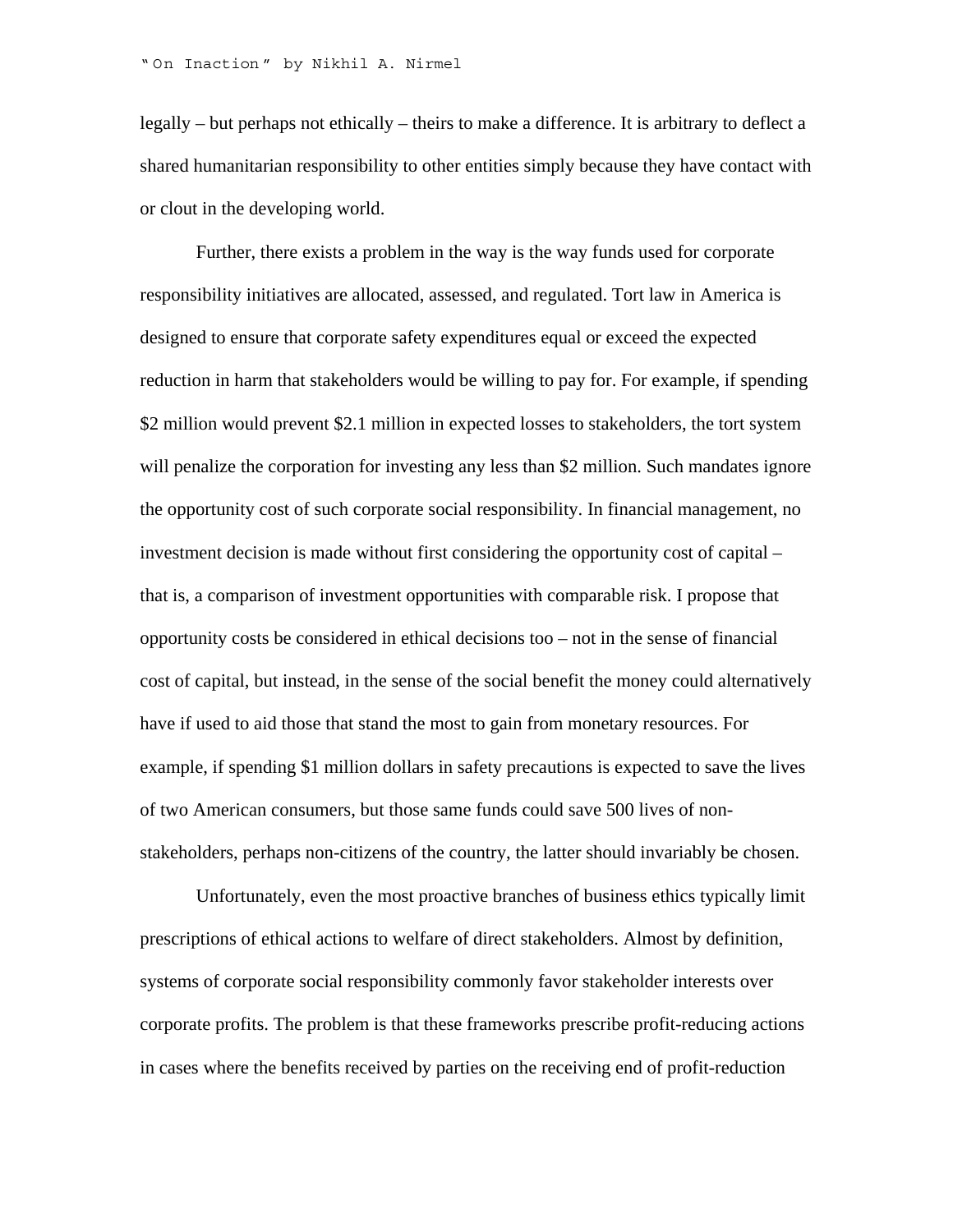are far smaller than benefits that could be offered with extra profit to individuals, such as those on the brink of starvation, who are far more sensitive to monetary donations. While economic efficiency is one of the most researched, debated, and valued aspects of globalization, it seems illogical that ethical efficiency is not, too, taken into account when making decisions that have the potential for global reach. It may well be more ethically efficient to capture more profits at the expense of direct stakeholders if the additional profits may be distributed to prevent extreme and pressing tragedies from occurring well outside an entity's realm of operation. While this idea is not practically flawless to implement, the point is that just because it is more legally and socially defensible to limit the scope of ethical responsibility to those to whom we have a direct relationship, it does not mean that it is ethically optimal to accord consideration only to those that who come in direct contact with our actions.

The concept of responsibility to stakeholders represents a deeper fallacy with which we have all grown up, where there seems to exist dichotomies in the way we value lives. We learn early on that it is natural to place forms of life into a hierarchy, to mentally compartmentalize the beings that have value and those that don't. Stepping on a spider is fine; strangling a cat is not. We are good at rationalizing. The spider doesn't feel pain. The spider can't think. The spider is ugly. The spider is worthless. The spider this, the spider that: the spider just died. Somewhere along the line, humans, too, got tossed into this absurd ranking of values based on absurd lines of reasoning. Well over \$200 billion was spent re-building New Orleans after Katrina, yet under \$28 billion was donated by America to foreign development assistance in 2005. Clearly we value the well-being of an American immensely greater than we value the life of someone abroad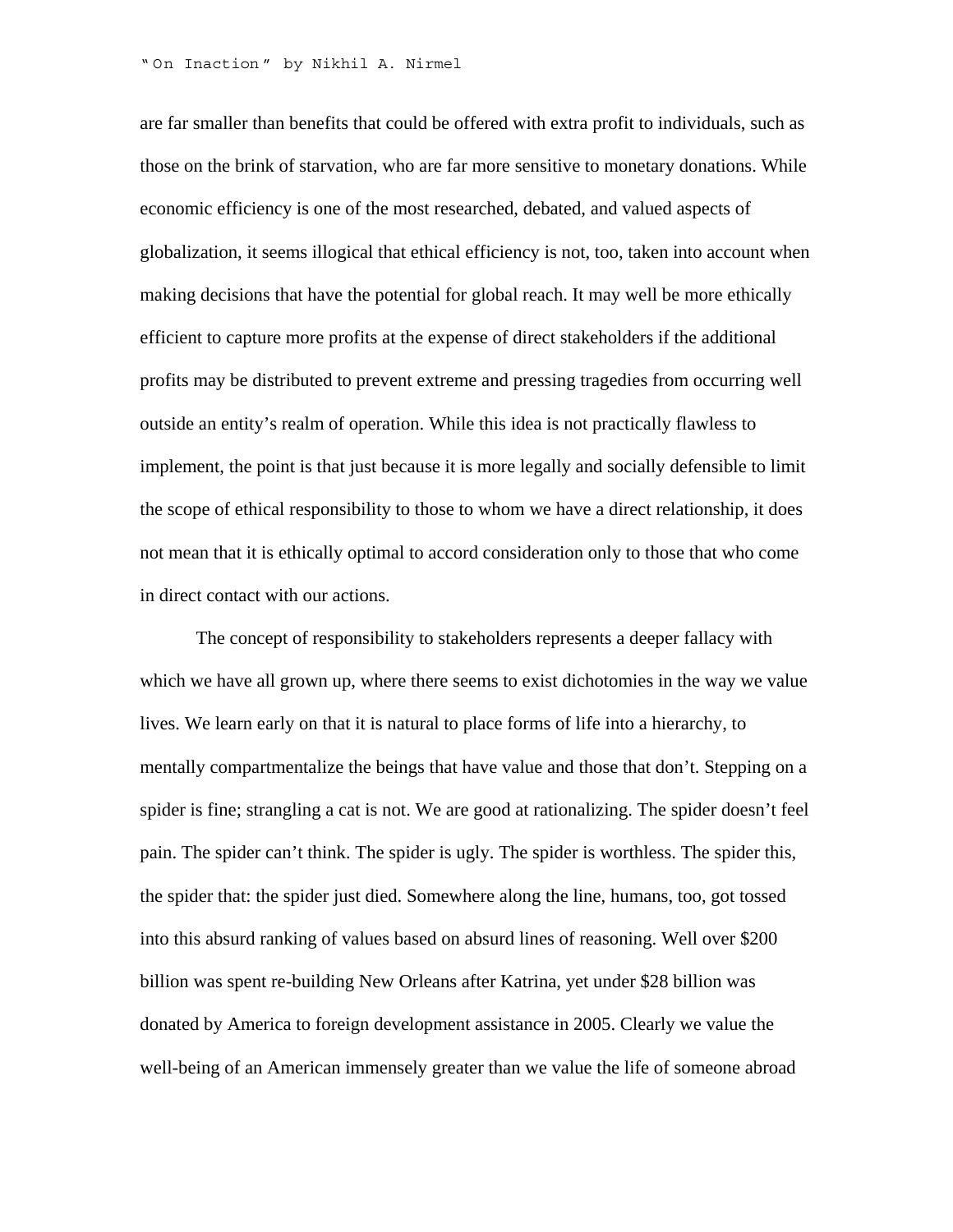that has a disease unfamiliar to us. More generally, we value lives in direct proportion to the extent to we can relate to them. We all have our biases, and we all see life on a relative value scale. We will readily spend hundreds of thousands of dollars locating a lost backpacker in Colorado, but ignore the fact that it would cost under a dollar a day to sustain the life of the world's most destitute people and this trifling amount of money is not being spent. "They" are not contributing. "They" are immoral. "They" are unlucky. "They" are not innovative. "They" owe debt. "They" will never be self-sustaining. "They" impose a cost on society "They" are greedy. "They" are used to it. "They" are a lost cause. One of Them just died, and we can not continue heeding the ethically deceptive hierarchy which we continue to construct in determining what – and who – matters.

 Remedying apathy and eliminating biases are no small tasks by any standards. The emotional appeal has been attempted time and again with limited success through advertisements depicting frail, malnourished children. In my opinion, society needs very extreme and necessarily controversial jolts into ethical reality. Perhaps we could mandate labels, adjacent to health and nutritional warnings that read, "The cost of this pack of cigarettes could sustain 5 people on the verge of death. Please donate instead." We should make this tradeoff obvious for all products, for all court decisions, for all military spending, and so on. An even more extreme example, the government could bring a starving child from India to America, and enclose him in a transparent case in Times Square, requiring that \$5 million be donated by the public in order to save the child, otherwise, the child will be permitted to die unaided in public visibility. This would tangibly (although perversely and controversially) blur the difference between murder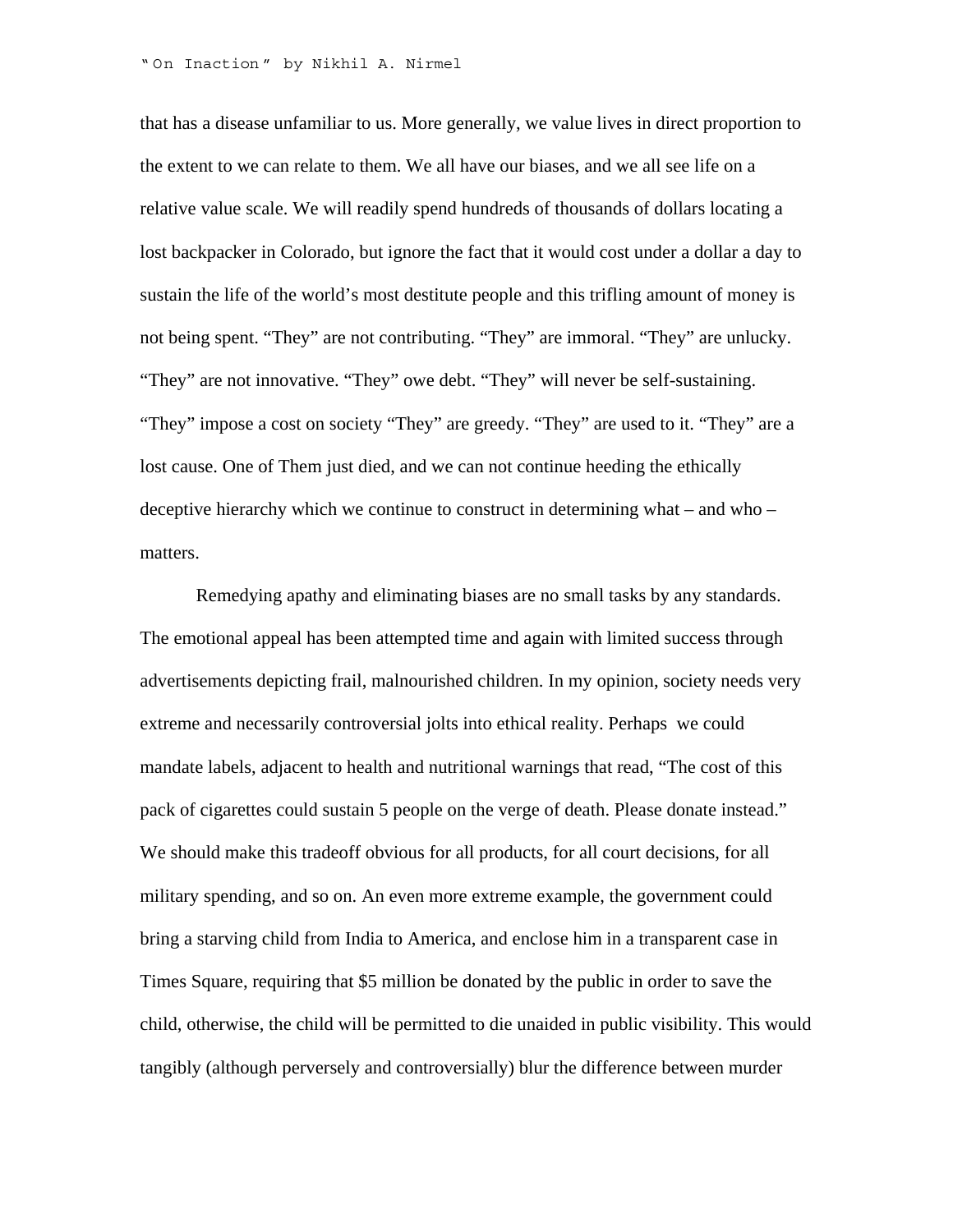and permission of death for onlookers and bystanders. Murder is an inherently emotionally-charged issue. Permitting death is not. Yet it is as much of an ethical breach not to prevent suffering and death through monetary donations and humanitarian activism as it is to murder someone unprovoked.

Only once murder and permission of death are thoroughly equated in the minds of society, and only once we begin to rid our minds of a value-scaled hierarchy of life of which we find ourselves at the top, will we willingly reach out to support those who are in the most crucial need. The switches of benevolence are well within our grasps and every one of us has the economic strength and humanitarian voice needed to pull the switch that yes, may deprive us of one extra pair of shoes, of one extra political vote, of one extra happy shareholder, but that will be *the* deciding factor in one extra infant's life, in one extra disease's contagion. Globally-encompassing systems of ethics are a necessary consequence of globalization as we know it, and today, inaction stands as the greatest obstacle in attaining such ethical ideals. I envision, anticipate, and desperately hope for a future in which the recognition that inaction has real effects to real people will be widespread, in which social pressure to eliminate preventable suffering and death will be overwhelming. Only when each of us recognizes our ethical role in the global community – in a world that happens staring at a switch stuck in "Scenario A" by default – can we truly claim to have recognized and unleashed the benefits of global humanitarianism. It is in our power, and well within the scope of our ethical duty, to eliminate our biases, to give lives equal moral weight, and to see our ability as an unequivocal responsibility. It is up to each one of us to make the critical decision – on which our fellow humans' lives precariously hinge – to act, ignore, or defer.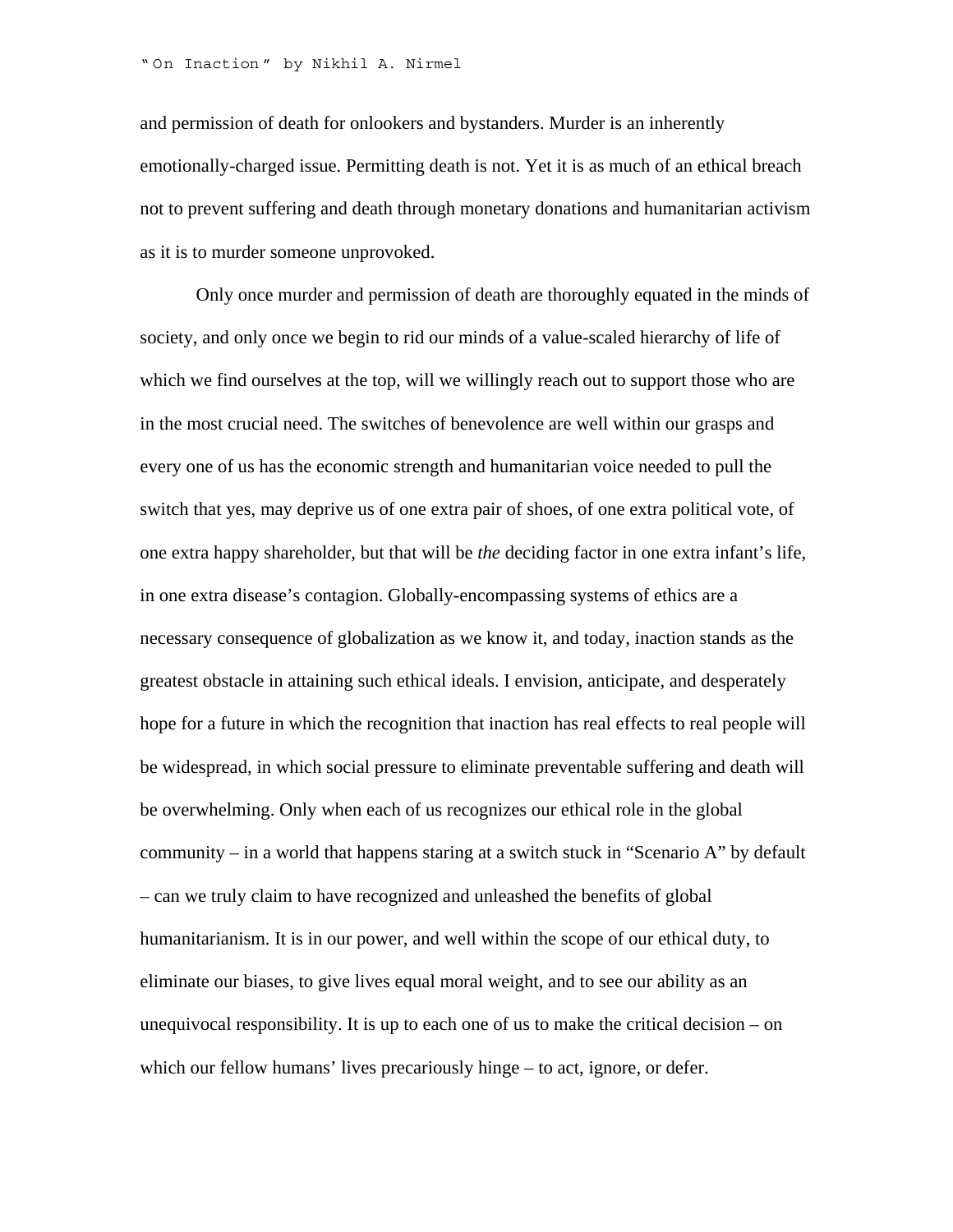" On Inaction " by Nikhil A. Nirmel

### **Works cited**

"Hunger and Poverty Facts". Borgen Project. 2007